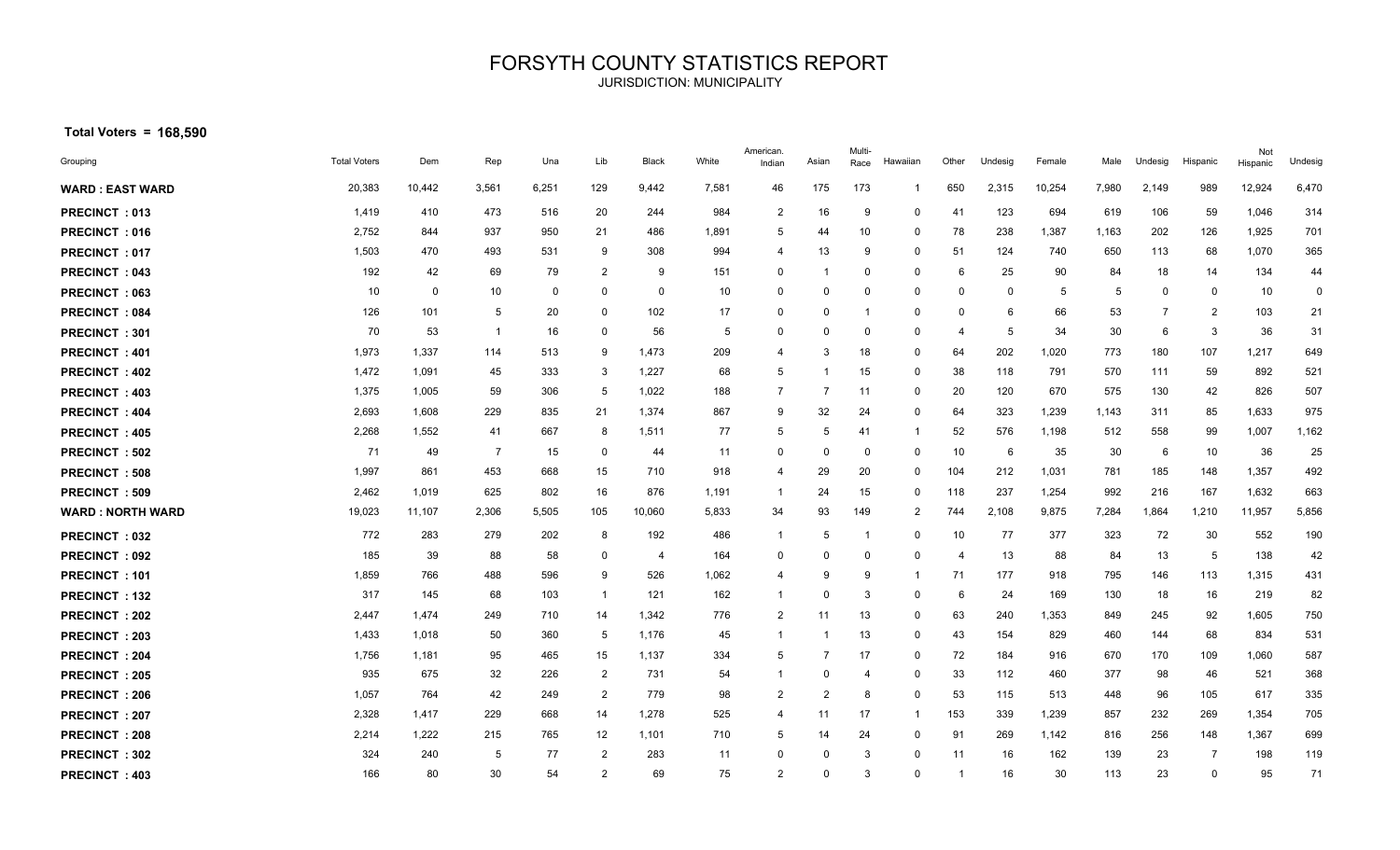| <b>PRECINCT: 903</b>        | 163    | 122    | 3     | 37    | -1             | 130            | 7      | -1             | 0        | - 0            | 0              | -7             | 18             | 87             | 57             | 19    | 10       | 96     | 57    |
|-----------------------------|--------|--------|-------|-------|----------------|----------------|--------|----------------|----------|----------------|----------------|----------------|----------------|----------------|----------------|-------|----------|--------|-------|
| <b>PRECINCT: 904</b>        | 1,834  | 1,157  | 171   | 491   | 15             | 1,047          | 444    | $\overline{2}$ | 10       | 12             | 0              | 92             | 227            | 954            | 705            | 175   | 147      | 1,145  | 542   |
| <b>PRECINCT: 905</b>        | 1,233  | 524    | 262   | 444   | 3              | 144            | 880    | 3              | 23       | 22             | 0              | 34             | 127            | 638            | 461            | 134   | 45       | 841    | 347   |
| <b>WARD: NORTHEAST WARD</b> | 19,425 | 11,757 | 2,342 | 5,230 | 96             | 12,025         | 4,423  | 44             | 75       | 143            | 5              | 740            | 1,970          | 10,000         | 7,816          | 1,609 | 1,205    | 12,198 | 6,022 |
| PRECINCT: 031               | 16     | 8      | 4     | -4    | 0              | 4              | 11     | 0              | 0        | 0              | 0              | 0              | -1             | 10             | 5              | -1    | $\Omega$ | 13     | 3     |
| <b>PRECINCT: 032</b>        | 1,228  | 477    | 366   | 370   | 15             | 329            | 702    | $\overline{2}$ | 9        | $\overline{4}$ | 0              | 50             | 132            | 646            | 476            | 106   | 65       | 849    | 314   |
| <b>PRECINCT: 033</b>        | 1,542  | 750    | 342   | 441   | 9              | 707            | 593    | 6              | 5        | 14             | 0              | 73             | 144            | 814            | 622            | 106   | 116      | 996    | 430   |
| <b>PRECINCT: 081</b>        | 3,146  | 1,498  | 619   | 1,009 | 20             | 1,309          | 1,257  | 10             | 16       | 25             | -1             | 168            | 360            | 1,576          | 1,304          | 266   | 267      | 1,992  | 887   |
| <b>PRECINCT: 083</b>        | 1,103  | 757    | 98    | 243   | 5              | 794            | 172    | 0              | $\Omega$ |                | $\overline{2}$ | 35             | 93             | 574            | 436            | 93    | 49       | 702    | 352   |
| <b>PRECINCT: 084</b>        | 1,656  | 946    | 248   | 457   | 5              | 920            | 519    | $\mathbf 1$    | 9        | 16             | 0              | 44             | 147            | 848            | 684            | 124   | 78       | 1,110  | 468   |
| <b>PRECINCT: 085</b>        | 491    | 169    | 154   | 167   | $\overline{1}$ | 117            | 306    | 2              | 11       | 2              | 0              | 16             | 37             | 243            | 206            | 42    | 22       | 338    | 131   |
| <b>PRECINCT: 111</b>        | 18     | 9      | 2     | -7    | 0              | 6              | 11     | 0              | 0        | 0              | 0              | 0              | $\overline{1}$ | 8              | 8              | 2     | 0        | 13     | 5     |
| <b>PRECINCT: 203</b>        | 423    | 310    | 13    | 99    | $\mathbf{1}$   | 352            | 20     | -1             | 0        |                | - 0            | 15             | 34             | 220            | 176            | 27    | 18       | 278    | 127   |
| <b>PRECINCT: 206</b>        | 750    | 498    | 65    | 181   | 6              | 476            | 139    | -3             | 5        | 4              | - 0            | 28             | 95             | 365            | 318            | 67    | 58       | 469    | 223   |
| <b>PRECINCT: 207</b>        | 318    | 181    | 31    | 103   | 3              | 195            | 76     | 0              | 2        | $\overline{2}$ | 0              | 7              | 36             | 167            | 123            | 28    | 18       | 200    | 100   |
| <b>PRECINCT: 208</b>        | 119    | 91     | 9     | 18    | $\overline{1}$ | 88             | 16     | 0              | 0        | 0              | 0              | $\overline{4}$ | 11             | 66             | 45             | 8     | 5        | 72     | 42    |
| <b>PRECINCT: 301</b>        | 1,024  | 711    | 39    | 270   | 4              | 840            | 34     | -1             |          | -7             | $\mathbf{0}$   | 26             | 115            | 509            | 413            | 102   | 54       | 589    | 381   |
| <b>PRECINCT: 302</b>        | 961    | 651    | 48    | 255   | $\overline{7}$ | 728            | 86     | 4              | 3        | -7             | - 0            | 32             | 101            | 440            | 445            | 76    | 57       | 552    | 352   |
| PRECINCT: 303               | 913    | 642    | 22    | 247   | $\overline{2}$ | 731            | 26     | -1             | $\Omega$ | 6              | 0              | 22             | 127            | 470            | 328            | 115   | 39       | 513    | 361   |
| <b>PRECINCT: 304</b>        | 2,037  | 1,588  | 57    | 389   | 3              | 1,791          | 56     | 2              | 3        | 15             | 0              | 31             | 139            | 1,134          | 775            | 128   | 45       | 1,342  | 650   |
| <b>PRECINCT: 305</b>        | 1,461  | 1,115  | 48    | 296   | $\overline{2}$ | 1,227          | 77     | -3             | 6        | 8              | 0              | 39             | 101            | 780            | 583            | 98    | 46       | 967    | 448   |
| <b>PRECINCT: 306</b>        | 1,707  | 1,004  | 153   | 539   | 11             | 1,000          | 305    | 7              | 4        | 16             | -1             | 138            | 236            | 851            | 702            | 154   | 256      | 908    | 543   |
| <b>PRECINCT: 402</b>        | -3     | 3      | 0     | 0     | 0              | -3             | 0      | $\mathbf 0$    | 0        | 0              | - 0            | 0              | 0              | $\overline{2}$ | $\overline{1}$ | 0     | 0        | 3      | 0     |
| PRECINCT: 403               | 509    | 349    | 24    | 135   | $\overline{1}$ | 408            | 17     | $\mathbf 1$    | -1       | 9              | -1             | 12             | 60             | 277            | 166            | 66    | 12       | 292    | 205   |
| <b>WARD: NORTHWEST WARD</b> | 24,388 | 9,279  | 5,735 | 9,227 | 147            | 3,813          | 17,072 | 35             | 428      | 239            | 3              | 655            | 2,143          | 12,008         | 10,276         | 2,104 | 857      | 17,443 | 6,088 |
| <b>PRECINCT: 132</b>        | 2,719  | 777    | 880   | 1,045 | 17             | 409            | 1,930  | 5              | 72       | 15             | - 0            | 81             | 207            | 1,337          | 1,180          | 202   | 75       | 2,025  | 619   |
| <b>PRECINCT: 403</b>        | 18     | 7      | -1    | 10    | 0              | $\overline{1}$ | 9      | 0              | 0        | 0              | 0              | 5              | -3             | 6              | 7              | 5     | 3        | 6      | 9     |
| <b>PRECINCT: 404</b>        | 262    | 90     | 53    | 119   | 0              | 20             | 198    | 0              | 4        | -3             | 0              | 7              | 30             | 104            | 125            | 33    | 9        | 178    | 75    |
| PRECINCT: 701               | 393    | 199    | 54    | 134   | 6              | 133            | 191    | 2              | 17       | -3             | 0              | 10             | 37             | 175            | 173            | 45    | 12       | 254    | 127   |
| <b>PRECINCT: 801</b>        | 1,361  | 538    | 301   | 518   | 4              | 147            | 1,052  | 0              | 12       | 12             | 0              | 28             | 110            | 731            | 529            | 101   | 39       | 1,038  | 284   |
| PRECINCT: 901               | 1,879  | 689    | 449   | 733   | 8              | 55             | 1,677  | 2              | 19       | 10             | $\Omega$       | 21             | 95             | 917            | 867            | 95    | 23       | 1,495  | 361   |
| <b>PRECINCT: 902</b>        | 2,247  | 1,113  | 243   | 872   | 19             | 484            | 1,415  | -5             | 45       | 29             | 0              | 64             | 205            | 1,005          | 1,005          | 237   | 67       | 1,529  | 651   |
| <b>PRECINCT: 903</b>        | 3,645  | 1,357  | 792   | 1,472 | 24             | 368            | 2,532  | 5              | 90       | 68             | -1             | 60             | 521            | 1,707          | 1,401          | 537   | 140      | 2,293  | 1,212 |
| <b>PRECINCT: 904</b>        | 689    | 320    | 148   | 215   | 6              | 199            | 358    | $\overline{1}$ | 4        | -3             | 0              | 43             | 81             | 366            | 268            | 55    | 77       | 443    | 169   |
| <b>PRECINCT: 905</b>        | 1,701  | 832    | 206   | 650   | 13             | 545            | 894    | $\overline{4}$ | 25       | 38             | 0              | 40             | 155            | 869            | 659            | 173   | 57       | 1,194  | 450   |
| <b>PRECINCT: 906</b>        | 3,357  | 1,276  | 828   | 1,234 | 19             | 556            | 2,379  | $\overline{1}$ | 48       | 32             | 0              | 94             | 247            | 1,766          | 1,360          | 231   | 119      | 2,496  | 742   |
| <b>PRECINCT: 907</b>        | 1,951  | 808    | 464   | 667   | 12             | 340            | 1,341  | 4              | 18       | 11             | 0              | 81             | 156            | 999            | 807            | 145   | 75       | 1,418  | 458   |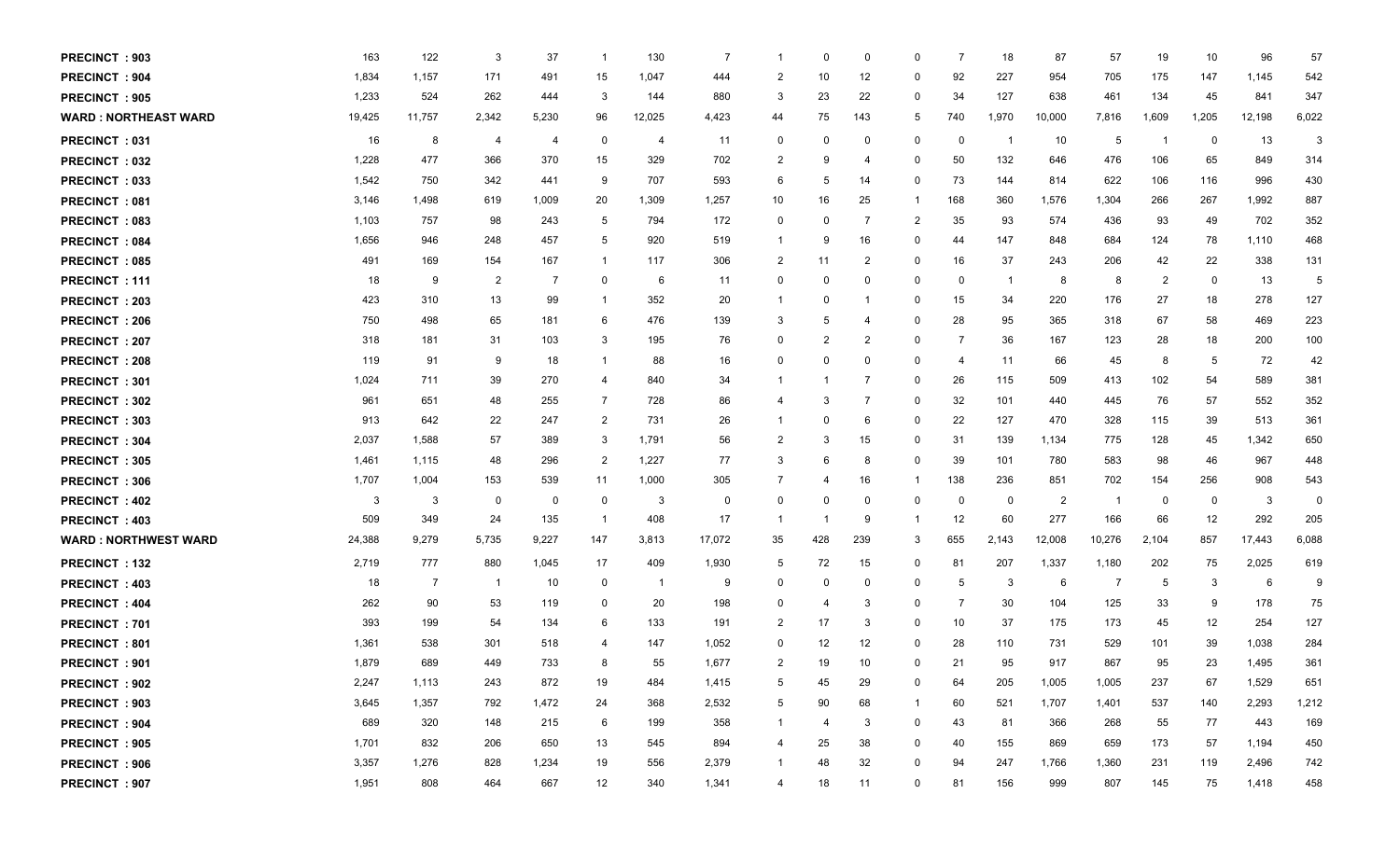| <b>PRECINCT: 908</b>        | 2,767  | 768            | 934          | 1,053 | 12              | 236   | 2,220          | -4             | 57             | 10             | $\overline{2}$ | 66                      | 172            | 1,321          | 1,289 | 157   | 76             | 2,106  | 585         |
|-----------------------------|--------|----------------|--------------|-------|-----------------|-------|----------------|----------------|----------------|----------------|----------------|-------------------------|----------------|----------------|-------|-------|----------------|--------|-------------|
| <b>PRECINCT: 909</b>        | 1,399  | 505            | 382          | 505   | $\overline{7}$  | 320   | 876            | 2              | 17             | -5             | 0              | 55                      | 124            | 705            | 606   | 88    | 85             | 968    | 346         |
| <b>WARD: SOUTH WARD</b>     | 22,387 | 10,621         | 4,050        | 7,547 | 169             | 7,337 | 11,241         | 43             | 363            | 187            | $\overline{2}$ | 995                     | 2,219          | 11,811         | 8,652 | 1,924 | 1,526          | 15,169 | 5,692       |
| PRECINCT: 121               | 2,138  | 920            | 476          | 730   | 12              | 752   | 1,030          | -5             | 40             | 14             | 0              | 78                      | 219            | 1,102          | 844   | 192   | 127            | 1,444  | 567         |
| <b>PRECINCT: 124</b>        | 2,831  | 1,337          | 525          | 952   | 17              | 1,151 | 1,169          | 5              | 81             | 22             | 0              | 126                     | 277            | 1,455          | 1,124 | 252   | 178            | 1,911  | 742         |
| <b>PRECINCT: 404</b>        | 68     | 23             | 10           | 33    | $\overline{2}$  | 10    | 46             | 0              | 4              | -1             | 0              | $\overline{\mathbf{1}}$ | -6             | 22             | 40    | 6     | 4              | 48     | 16          |
| <b>PRECINCT: 503</b>        | 612    | 348            | 54           | 208   | 2               | 100   | 376            | $\overline{1}$ | 10             | 10             | 0              | 17                      | 98             | 280            | 251   | 81    | 49             | 353    | 210         |
| <b>PRECINCT: 601</b>        | 1,475  | 728            | 158          | 575   | 14              | 349   | 902            | $\overline{2}$ | 27             | 30             | 0              | 52                      | 113            | 831            | 530   | 114   | 98             | 1,012  | 365         |
| <b>PRECINCT: 602</b>        | 4,418  | 1,994          | 950          | 1,436 | 38              | 1,427 | 2,277          | $\overline{7}$ | 53             | 32             | 0              | 202                     | 420            | 2,361          | 1,693 | 364   | 276            | 3,055  | 1,087       |
| <b>PRECINCT: 603</b>        | 2,239  | 1,150          | 284          | 787   | 18              | 549   | 1,379          | 5              | 16             | 19             | 0              | 63                      | 208            | 1,120          | 920   | 199   | 106            | 1,557  | 576         |
| <b>PRECINCT: 604</b>        | 530    | 284            | 58           | 185   | 3               | 291   | 150            | $\overline{2}$ | 6              | -8             | -1             | 11                      | 61             | 293            | 185   | 52    | 33             | 336    | 161         |
| <b>PRECINCT: 605</b>        | 3,449  | 1,773          | 524          | 1,120 | 32              | 1,481 | 1,301          | -3             | 63             | 23             | -1             | 215                     | 362            | 1,887          | 1,281 | 281   | 323            | 2,256  | 870         |
| <b>PRECINCT: 606</b>        | 1,837  | 895            | 323          | 602   | 17              | 630   | 801            | 4              | 13             | 12             | 0              | 122                     | 255            | 884            | 772   | 181   | 233            | 1,136  | 468         |
| <b>PRECINCT: 607</b>        | 1,209  | 525            | 293          | 384   | $\overline{7}$  | 264   | 812            | $\overline{2}$ | 4              | 6              | 0              | 49                      | 72             | 697            | 438   | 74    | 48             | 892    | 269         |
| <b>PRECINCT: 709</b>        | 1,581  | 644            | 395          | 535   | $\overline{7}$  | 333   | 998            | -7             | 46             | 10             | 0              | 59                      | 128            | 879            | 574   | 128   | 51             | 1,169  | 361         |
| <b>WARD: SOUTHEAST WARD</b> | 16,239 | 8,781          | 2,411        | 4,966 | 81              | 7,899 | 5,141          | 54             | 84             | 107            | 3              | 930                     | 2,021          | 8,331          | 6,544 | 1,364 | 1,775          | 10,125 | 4,339       |
| <b>PRECINCT: 012</b>        | 3      | 0              | 3            | 0     | 0               | 0     | 3              | 0              | 0              | 0              | 0              | 0                       | $\Omega$       | $\overline{2}$ | -1    | 0     | $\Omega$       | 3      | $\mathbf 0$ |
| <b>PRECINCT: 015</b>        | 17     | $\overline{4}$ | 9            | 4     | 0               | 0     | 15             | 0              | 0              | 0              | 0              | 0                       | $\overline{2}$ | 6              | 10    | -1    | $\overline{2}$ | 11     | 4           |
| <b>PRECINCT: 017</b>        | 523    | 118            | 209          | 193   | 3               | 57    | 410            | 2              | $\overline{2}$ | $\Omega$       | 0              | 10                      | 42             | 268            | 220   | 35    | 13             | 398    | 112         |
| <b>PRECINCT: 042</b>        | 2,300  | 1,057          | 506          | 719   | 18              | 918   | 979            | 9              | 26             | 22             | 0              | 97                      | 249            | 1,203          | 911   | 186   | 185            | 1,529  | 586         |
| <b>PRECINCT: 043</b>        | 2,114  | 910            | 461          | 734   | 9               | 691   | 927            | 15             | 6              | 13             | -1             | 170                     | 291            | 1,091          | 853   | 170   | 362            | 1,254  | 498         |
| <b>PRECINCT: 405</b>        | 30     | 18             | $\mathbf{1}$ | 10    | $\mathbf{1}$    | 17    | $\overline{2}$ | $\overline{0}$ | 0              | - 1            | 0              | $\overline{2}$          | -8             | 10             | 15    | 5     | 7              | 13     | 10          |
| <b>PRECINCT: 501</b>        | 2,099  | 1,509          | 106          | 476   | 8               | 1,529 | 261            | 7              | 3              | 10             | -1             | 83                      | 205            | 1,069          | 875   | 155   | 153            | 1,380  | 566         |
| <b>PRECINCT: 502</b>        | 1,438  | 992            | 66           | 374   | 6               | 1,044 | 114            | -3             | -3             | 6              | -1             | 91                      | 176            | 715            | 609   | 114   | 153            | 863    | 422         |
| <b>PRECINCT: 503</b>        | 1,018  | 611            | 84           | 319   | 4               | 511   | 279            | -2             | 5              | 13             | 0              | 60                      | 148            | 503            | 421   | 94    | 119            | 630    | 269         |
| <b>PRECINCT: 504</b>        | 1,415  | 822            | 119          | 470   | 4               | 769   | 299            | -4             |                | 6              | - 0            | 90                      | 243            | 692            | 573   | 150   | 186            | 761    | 468         |
| <b>PRECINCT: 505</b>        | 2,116  | 1,195          | 261          | 647   | 13              | 1,138 | 543            | -3             | 8              | 17             | 0              | 128                     | 279            | 1,107          | 829   | 180   | 248            | 1,255  | 613         |
| <b>PRECINCT: 506</b>        | 1,778  | 814            | 342          | 613   | 9               | 599   | 828            | 5              | 17             | 8              | 0              | 108                     | 213            | 958            | 664   | 156   | 182            | 1,159  | 437         |
| <b>PRECINCT: 508</b>        | 954    | 571            | 91           | 286   | 6               | 553   | 186            | 2              | 2              | 10             | $\mathbf{0}$   | 75                      | 126            | 491            | 375   | 88    | 136            | 556    | 262         |
| <b>PRECINCT: 605</b>        | 434    | 160            | 153          | 121   | 0               | 73    | 295            | -2             | 8              | - 1            | 0              | 16                      | 39             | 216            | 188   | 30    | 29             | 313    | 92          |
| <b>WARD: SOUTHWEST WARD</b> | 21,408 | 9,194          | 4,269        | 7,780 | 165             | 5,278 | 12,794         | 36             | 431            | 176            | $\mathbf{1}$   | 768                     | 1,924          | 11,088         | 8,555 | 1,765 | 1,088          | 15,192 | 5,128       |
| <b>PRECINCT: 123</b>        | 1,022  | 371            | 301          | 343   | $\overline{7}$  | 226   | 642            | $\overline{1}$ | 25             | 7              | 0              | 37                      | 84             | 573            | 378   | 71    | 43             | 744    | 235         |
| PRECINCT: 601               | 544    | 231            | 74           | 235   | 4               | 104   | 365            | $\overline{1}$ | 7              | 9              | 0              | 16                      | 42             | 257            | 239   | 48    | 16             | 392    | 136         |
| PRECINCT: 604               | 1,574  | 786            | 174          | 607   | $\overline{7}$  | 556   | 723            | $\overline{1}$ | 14             | 26             | 0              | 70                      | 184            | 798            | 633   | 143   | 138            | 1,029  | 407         |
| PRECINCT: 607               | 1,255  | 545            | 280          | 420   | 10 <sup>°</sup> | 296   | 767            | 3              | 30             | 8              | 0              | 48                      | 103            | 700            | 460   | 95    | 63             | 907    | 285         |
| PRECINCT: 701               | 70     | 20             | 18           | 29    | 3               | 15    | 40             | 0              | 0              | $\overline{2}$ | 0              | $\overline{c}$          | 11             | 37             | 25    | 8     | 5              | 49     | 16          |
| <b>PRECINCT: 702</b>        | 1,596  | 640            | 274          | 671   | 11              | 115   | 1,285          | 4              | 24             | 19             | 0              | 40                      | 109            | 796            | 678   | 122   | 46             | 1,211  | 339         |